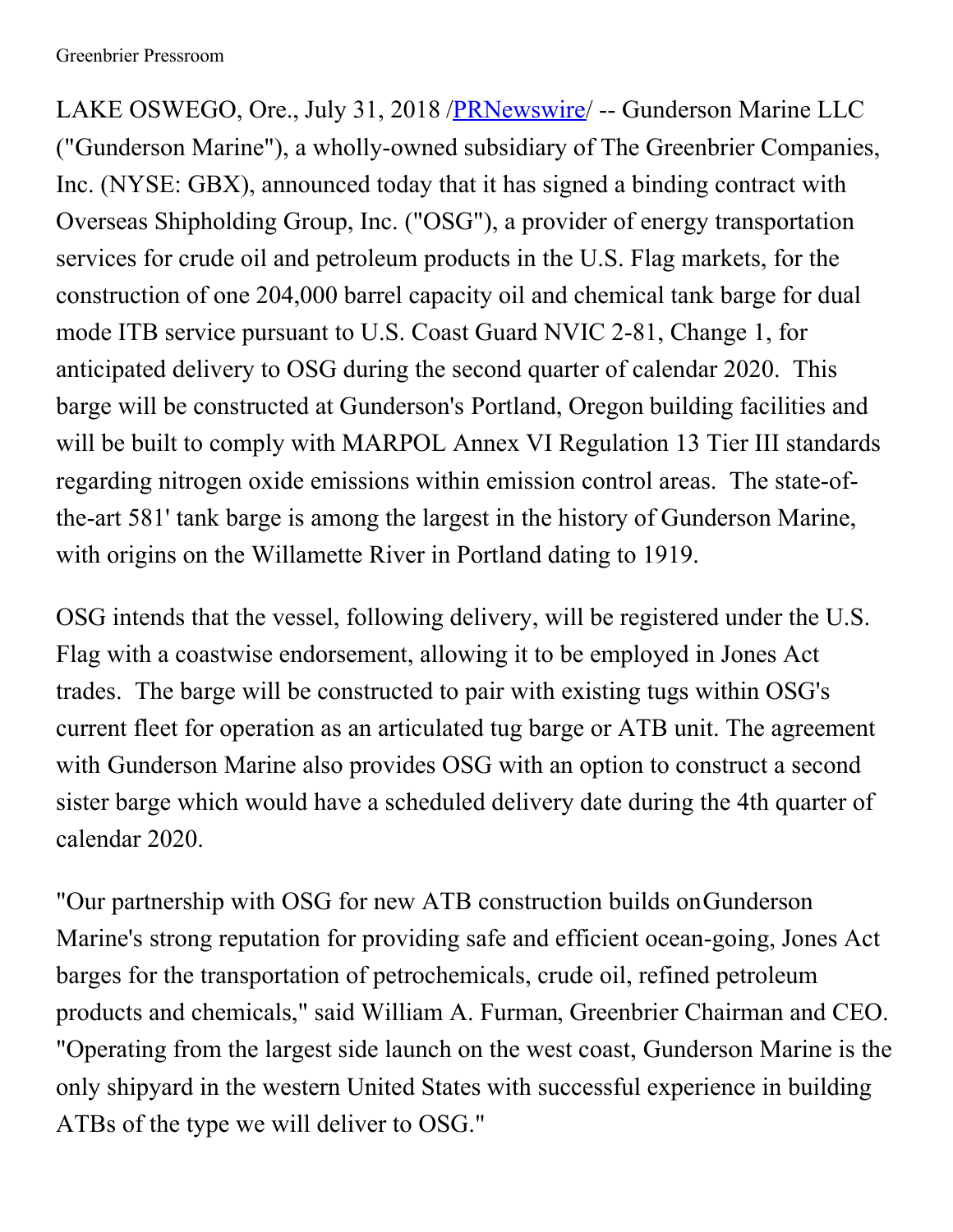"Gunderson is a great place to work and our agreement with OSG fortifies a strong baseload of business over the next few years," said Mark Eitzen, Senior Vice President and General Manager of Gunderson. "We have recently added more than 100 workers to our Portland waterfront operations to support our expanded manufacturing of both marine and rail products. We expect to add at least 150 new jobs over the next several months, all with competitive pay and benefits, as our total employment in Portland moves above 1,200 people."

"The Gunderson Marine contract for construction of a new barge is an exciting development for OSG," said Sam Norton, OSG's President and CEO. "This transaction represents the first significant new capital investment into our Jones Act businesses in nearly a decade and is an affirmation of our commitment to operate ATBs, as well as tankers, within this market. Following on from the two tanker contracts announced earlier this month, this additional newbuild initiative underscores our leading presence in the U.S. Flag petroleum transportation sector. We look forward to the contribution that this effort will make to our long-term success."

## **About Gunderson**

Gunderson, through its marine and railcar divisions, has more than 1,000 employees. Located on 75 acres along the Willamette River in Portland, Oregon, Gunderson is accessible year-round by oceangoing vessels and two transcontinental railroads, BNSF Railway Company and Union Pacific Railroad. Gunderson is proud to be an equal opportunity employer.

## **About Greenbrier**

Greenbrier, headquartered in Lake Oswego, Oregon, is a leading international supplier of equipment and services to global freight transportation markets. Greenbrier designs, builds and markets freight railcars and marine barges in North America. Greenbrier-Astra Rail is an end-to-end freight railcar manufacturing, engineering and repair business with operations in Poland and Romania that serves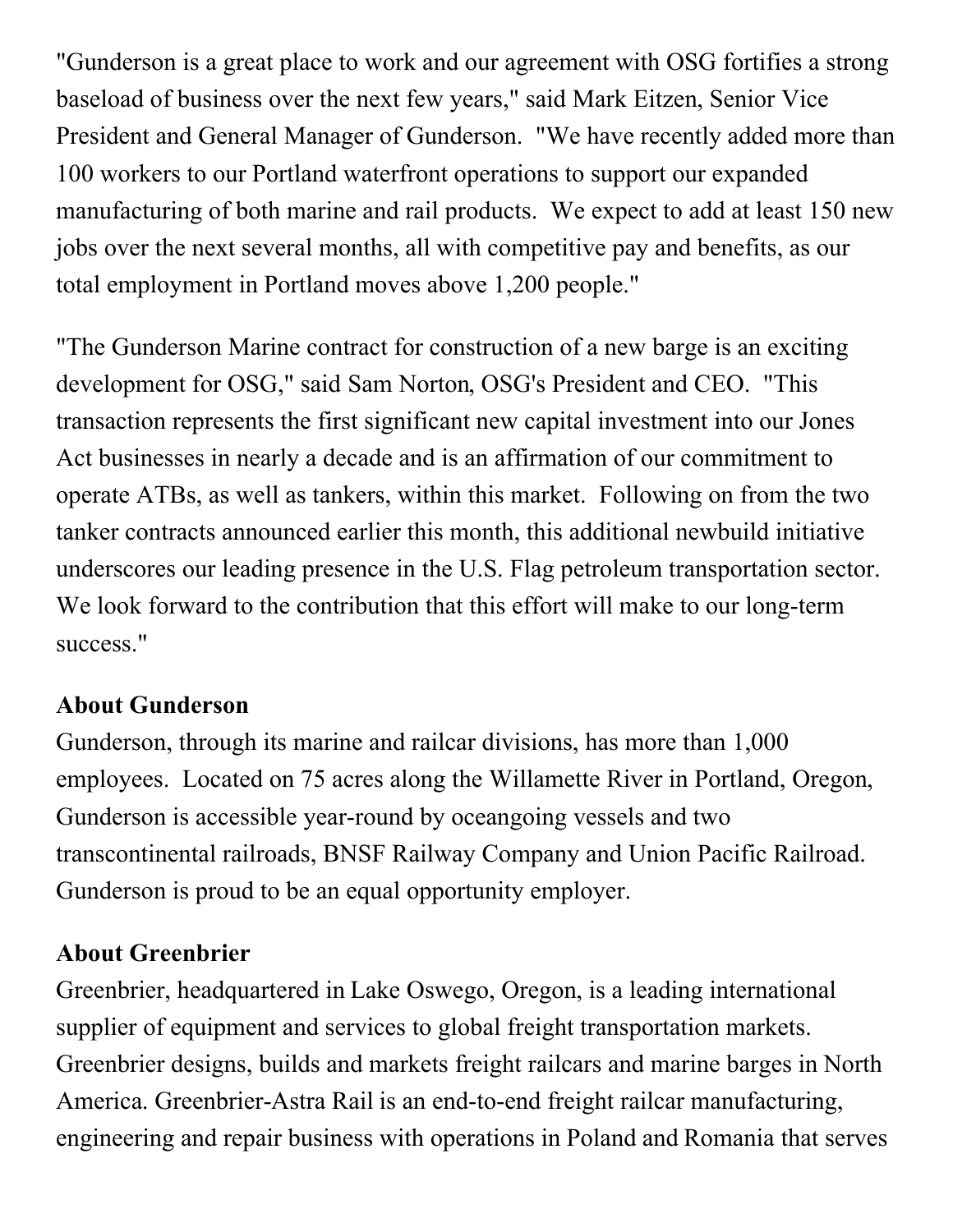customers across Europe and in the nations of the GCC. Greenbrier builds freight railcars and rail castings in Brazil through two separate strategic partnerships. We are a leading provider of wheel services, parts, railcar management & regulatory compliance services and leasing services to railroads and related transportation industries in North America. Greenbrier offers freight railcar repair, refurbishment and retrofitting services in North America through GBW, a joint venture with Watco Companies, LLC. Through other unconsolidated joint ventures, we produce tank heads and other components and have an ownership stake in a leasing warehouse. Greenbrier owns a lease fleet of 7,900 railcars and performs management services for 356,000 railcars. Learn more about Greenbrier at [www.gbrx.com](http://www.gbrx.com/).

"SAFE HARBOR" STATEMENT UNDER THE PRIVATE SECURITIES LITIGATION REFORM ACT OF 1995: This press release may contain forwardlooking statements, including any statements that are not purely statements of historical fact. Greenbrier uses words such as "anticipates," "believes," "forecast," "potential," "goal," "contemplates," "expects," "intends," "plans," "projects," "hopes," "seeks," "estimates," "strategy," "could," "would," "should," "likely," "will," "may," "can," "designed to," "future," "foreseeable future" and similar expressions to identify forward-looking statements. These forward-looking statements are not guarantees of future performance and are subject to certain risks and uncertainties that could cause actual results to differ materially from the results contemplated by the forward-looking statements. Factors that might cause such a difference include, but are not limited to, reported backlog and awards that are not indicative of Greenbrier's financial results; uncertainty or changes in the credit markets and financial services industry; high levels of indebtedness and compliance with the terms of Greenbrier's indebtedness; write-downs of goodwill, intangibles and other assets in future periods; sufficient availability of borrowing capacity; fluctuations in demand for newly manufactured railcars or failure to obtain orders as anticipated in developing forecasts; loss of one or more significant customers; customer payment defaults or related issues; policies and priorities of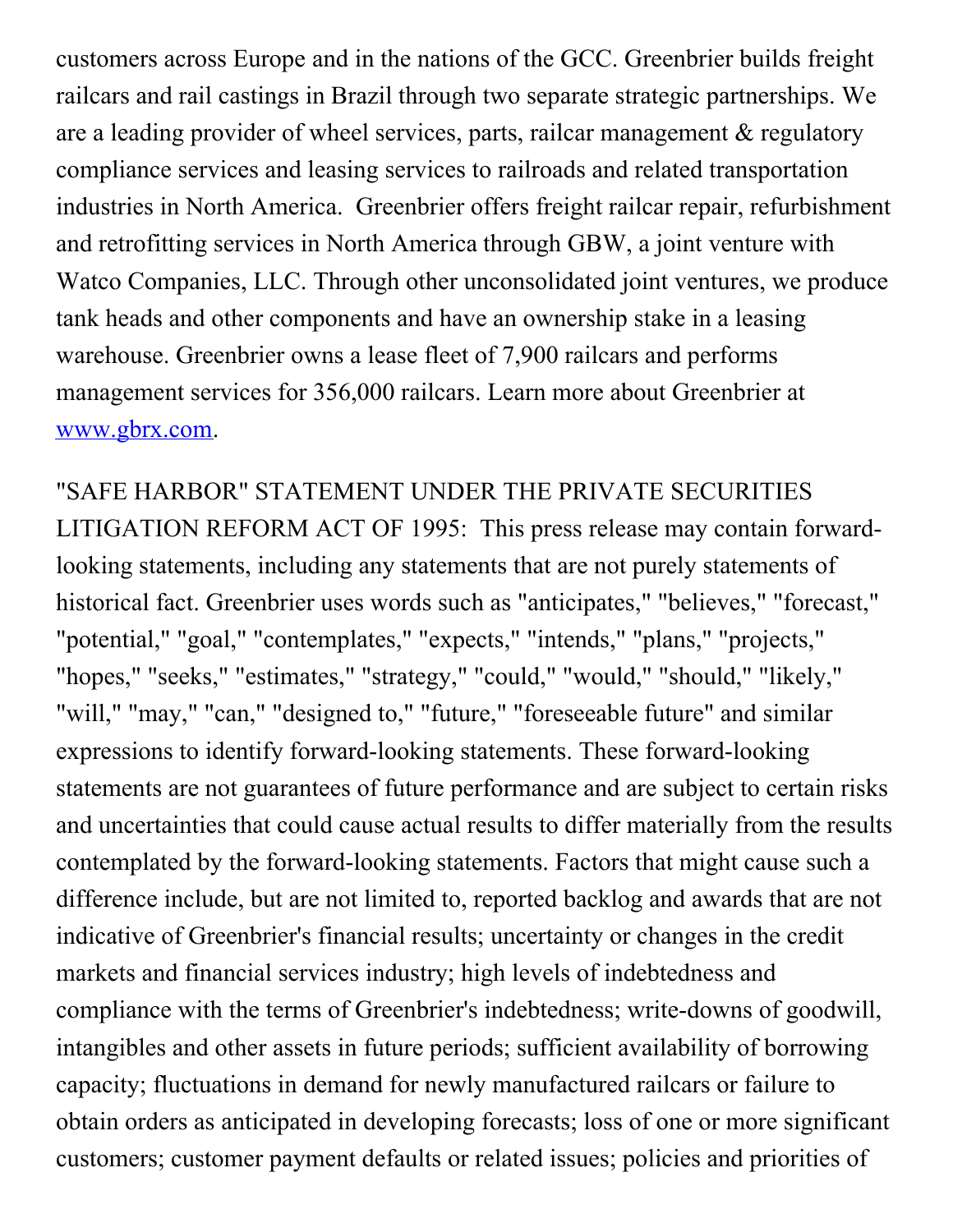the federal government regarding international trade, taxation and infrastructure; sovereign risk to contracts, exchange rates or property rights; actual future costs and the availability of materials and a trained workforce; failure to design or manufacture new products or technologies or to achieve certification or market acceptance of new products or technologies; steel or specialty component price fluctuations and availability and scrap surcharges; changes in product mix and the mix between segments; labor disputes, energy shortages or operating difficulties that might disrupt manufacturing operations or the flow of cargo; production difficulties and product delivery delays as a result of, among other matters, costs or inefficiencies associated with expansion, start-up, or changing of production lines or changes in production rates, changing technologies, transfer of production between facilities or non-performance of alliance partners, subcontractors or suppliers; ability to obtain suitable contracts for the sale of leased equipment and risks related to car hire and residual values; integration of current or future acquisitions and establishment of joint ventures; succession planning; discovery of defects in railcars or services resulting in increased warranty costs or litigation; physical damage or product or service liability claims that exceed Greenbrier's insurance coverage; train derailments or other accidents or claims that could subject Greenbrier to legal claims; actions or inactions by various regulatory agencies including potential environmental remediation obligations or changing tank car or other railcar or railroad regulation; and issues arising from investigations of whistleblower complaints; all as may be discussed in more detail under the headings "Risk Factors" and "Forward Looking Statements" in Greenbrier's Annual Report on Form 10-K for the fiscal year ended August 31, 2017, Greenbrier's Quarterly Report on Form 10-Q for the fiscal quarter ended May 31, 2018, and Greenbrier's other reports on file with the Securities and Exchange Commission. Readers are cautioned not to place undue reliance on these forward-looking statements, which reflect management's opinions only as of the date hereof. Except as otherwise required by law, Greenbrier does not assume any obligation to update any forward-looking statements.